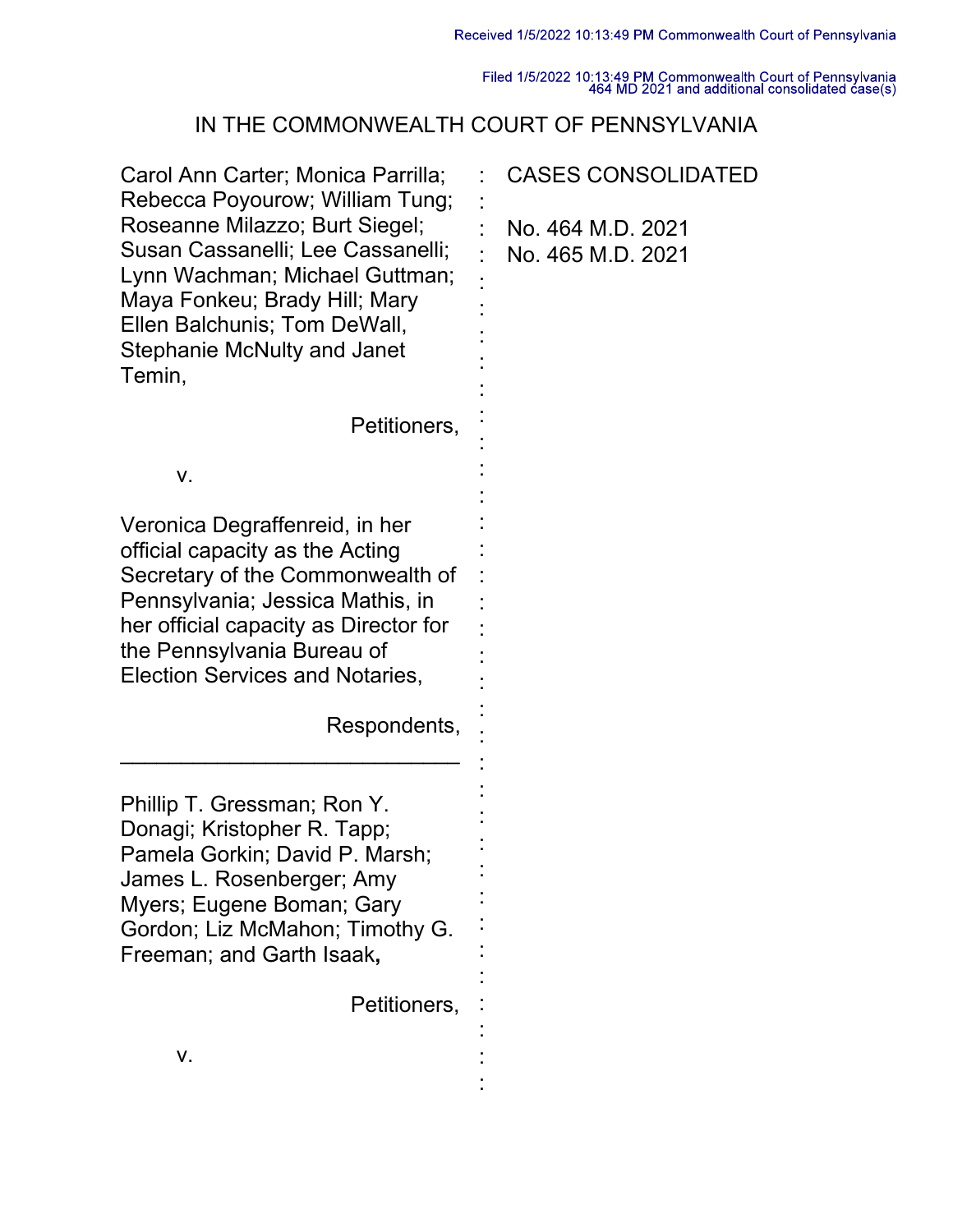Veronica Degraffenreid, in her official capacity as the Acting Secretary of the Commonwealth of Pennsylvania; Jessica Mathis, in her official capacity as Director for the Pennsylvania Bureau of Election Services and Notaries,

 $\overline{\phantom{a}}$  , and the set of the set of the set of the set of the set of the set of the set of the set of the set of the set of the set of the set of the set of the set of the set of the set of the set of the set of the s

Respondents,

: : : : : : : : : : : : : : : : : : ; : : : : : : : : : : : : : : : : : :

Leslie Osche, Kim Geyer, Michael T. Slupe, Candee Barnes, Thomas Reep, Brandy Reep, Kenneth Lunsford, Tammy Lunsford, James Thompson, Pamela Thompson, Joseph Renwick, Stephanie Renwick, Louis Capozzi, David Ball, Mary E. Owlett, Kristine Eng, Justin Behrens, James P. Foreman, Matthew J. Stuckey, Anthony J. Luther, Linda C. Daniels, Jeffrey Piccola, James Vasilko, Jay Hagerman, and Evan P. Smith,

Proposed Intervenors-Petitioners,

## v.

Veronica Degraffenreid, in her official capacity as the Acting Secretary of the Commonwealth of Pennsylvania; Jessica Mathis, in her official capacity as Director for the Pennsylvania Bureau of Election Services and Notaries,

Respondents.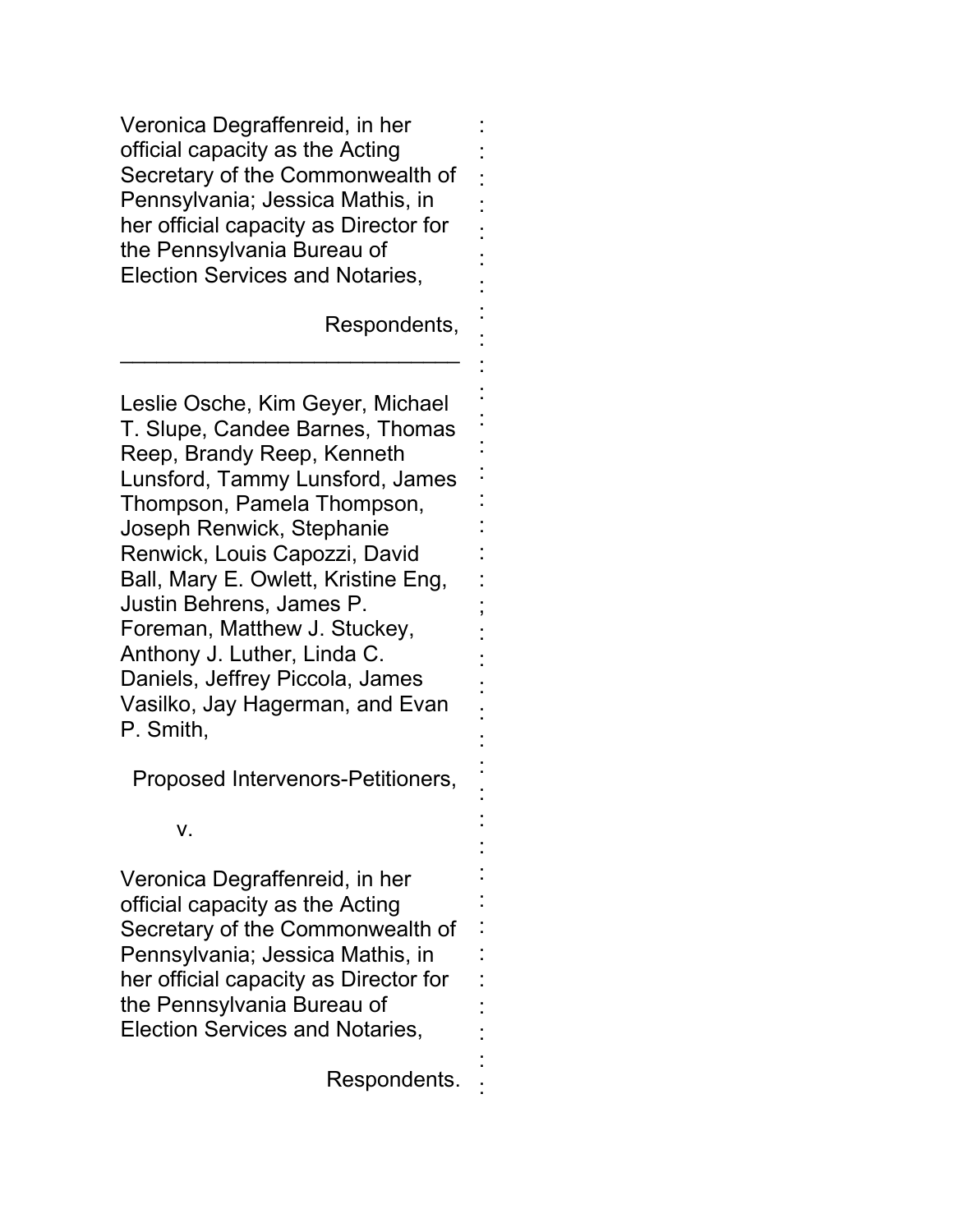## **STIPULATION OF FACTS**

Solely for purposes of the intervention hearing in the above matter to be held on January 6, 2022 (the Carter Petitioners expressly reserve the right to contest these facts at a future time), the Carter Petitioners and the Proposed Citizen- Voter Intervenors do hereby stipulate and agree as follows:

1. Exhibit P-8 and Exhibit Citizen Voter Intervenors – 3 are true and correct copies of a December 28, 2021 letter from the Office of the Governor of the Commonwealth of Pennsylvania to the Speaker and Majority Leader of the Pennsylvania House of Representatives, available at https://www.governor.pa.gov/wp-content/uploads/2021/12/12.28.21-TWW-Cutler-Benninghoff-HB-2146-Final.pdf.

2. Exhibit Citizen Voter Intervenors – 4 is a true and correct copy of the Pennsylvania Redistricting Advisory Council's Redistricting Principles, available at https://www.governor.pa.gov/wp-content/uploads/2021/11/ Redistricting-Advisory-Council-Final-Principles.pdf.

3. Leslie Osche ("Ms. Osche") is a voter and a county commissioner in Butler County, Pennsylvania in Pennsylvania's 15<sup>th</sup> Congressional District.

4. Kim Geyer ("Ms. Geyer") is a voter and a county commissioner in Butler County, Pennsylvania.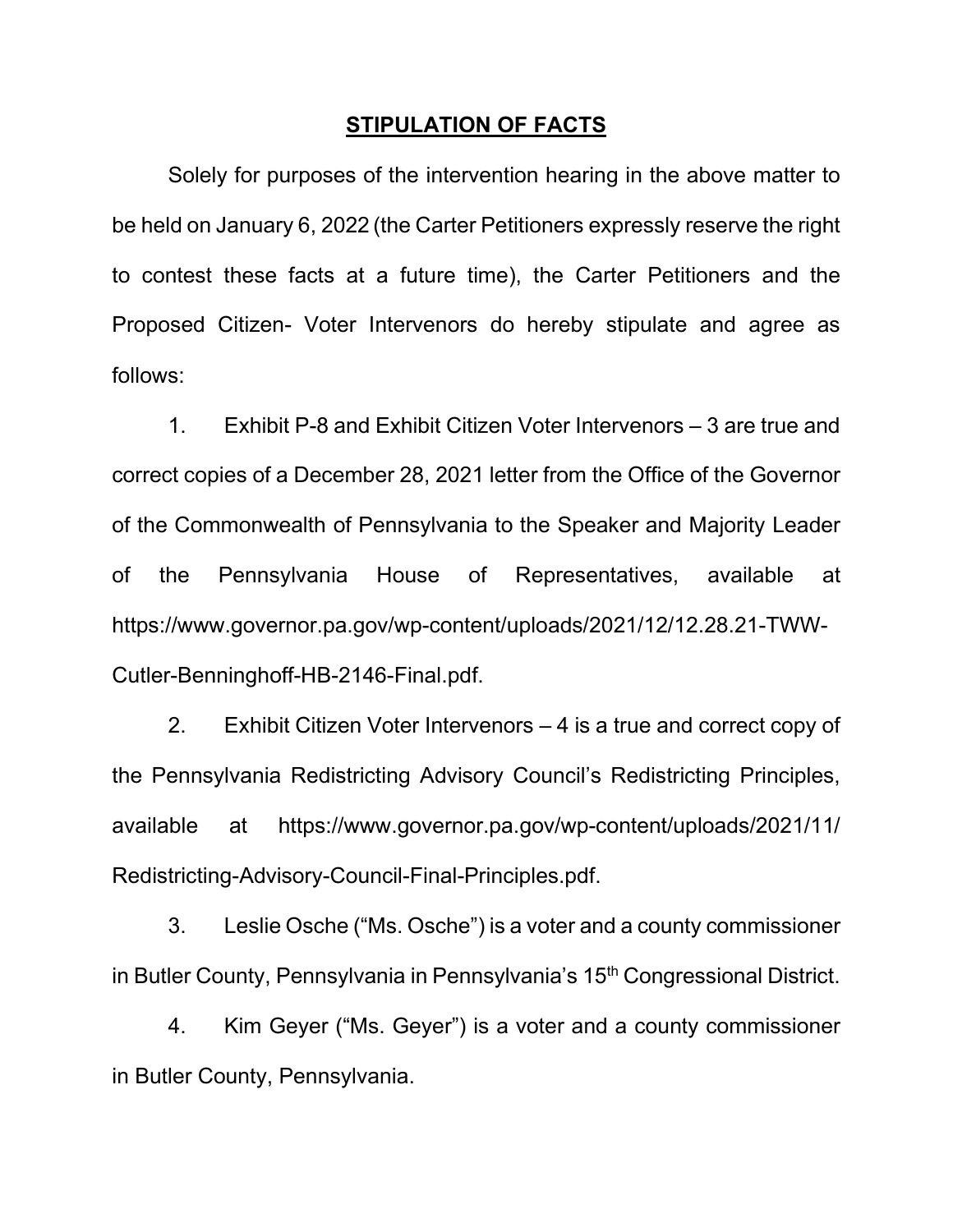5. Michael T. Slupe ("Sheriff Slupe") is a voter and the Sheriff of Butler County, Pennsylvania in Pennsylvania's 15<sup>th</sup> Congressional District.

6. Candee Barnes ("Ms. Barnes") resides in and is a voter in Summit Township, Butler County, Pennsylvania.

7. Thomas Reep ("Mr. Reep") resides in and is a voter in Summit Township, Butler County, Pennsylvania.

8. Brandy Reep ("Mrs. Reep") resides in and is a voter in Summit Township, Butler County, Pennsylvania.

9. Kenneth Lunsford ("Mr. Lunsford") resides in and is a voter in Summit Township, Butler County, Pennsylvania.

10. Tammy Lunsford ("Mrs. Lunsford") resides in and is a voter in Summit Township, Butler County, Pennsylvania.

11. James Thompson (Mr. Thompson") resides in and is a voter in Summit Township, Butler County, Pennsylvania.

12. Pamela Thompson ("Mrs. Thompson") resides in and is a voter in Summit Township, Butler County, Pennsylvania.

13. Joseph Renwick ("Mr. Renwick") resides in and is a voter in Summit Township, Butler County, Pennsylvania.

14. Stephanie Renwick ("Mrs. Renwick") resides in and is a voter in Summit Township, Butler County, Pennsylvania.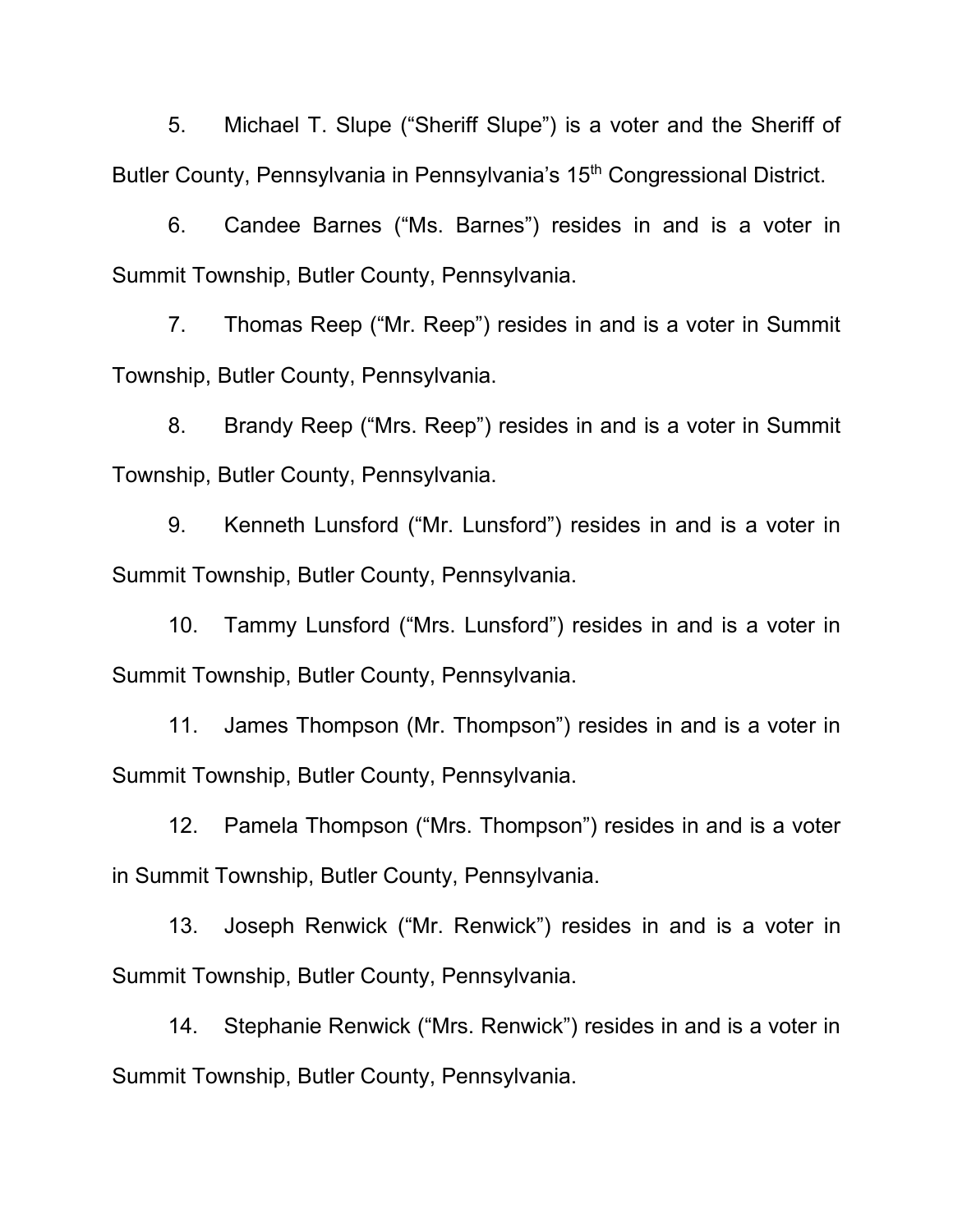15. Louis Capozzi ("Mr. Capozzi") resides in and is a voter in Cumberland County, Pennsylvania.

16. David Ball ("Mr. Ball") resides in and is a voter in Washington County, Pennsylvania.

17. Mary E. Owlett ("Ms. Owlett") resides in and is a voter in Tioga County, Pennsylvania.

18. Kristine Eng ("Ms. Eng") resides in and is a voter in Centre County, Pennsylvania.

19. Justin Behrens ("Mr. Behrens") resides in and is a voter in Luzerne County, Pennsylvania.

20. James P. Foreman ("Mr. Foreman") resides in and is a voter in Blair County, Pennsylvania.

21. Matthew J. Stuckey ("Mr. Stuckey") resides in and is a voter in Blair County, Pennsylvania.

22. Anthony J. Luther ("Mr. Luther") resides in and is a voter in Blair County, Pennsylvania.

23. Linda C. Daniels ("Ms. Daniels") resides in and is a voter in Blair County, Pennsylvania.

24. Jeffrey Piccola ("Mr. Piccola") resides in and is a voter in York County, Pennsylvania.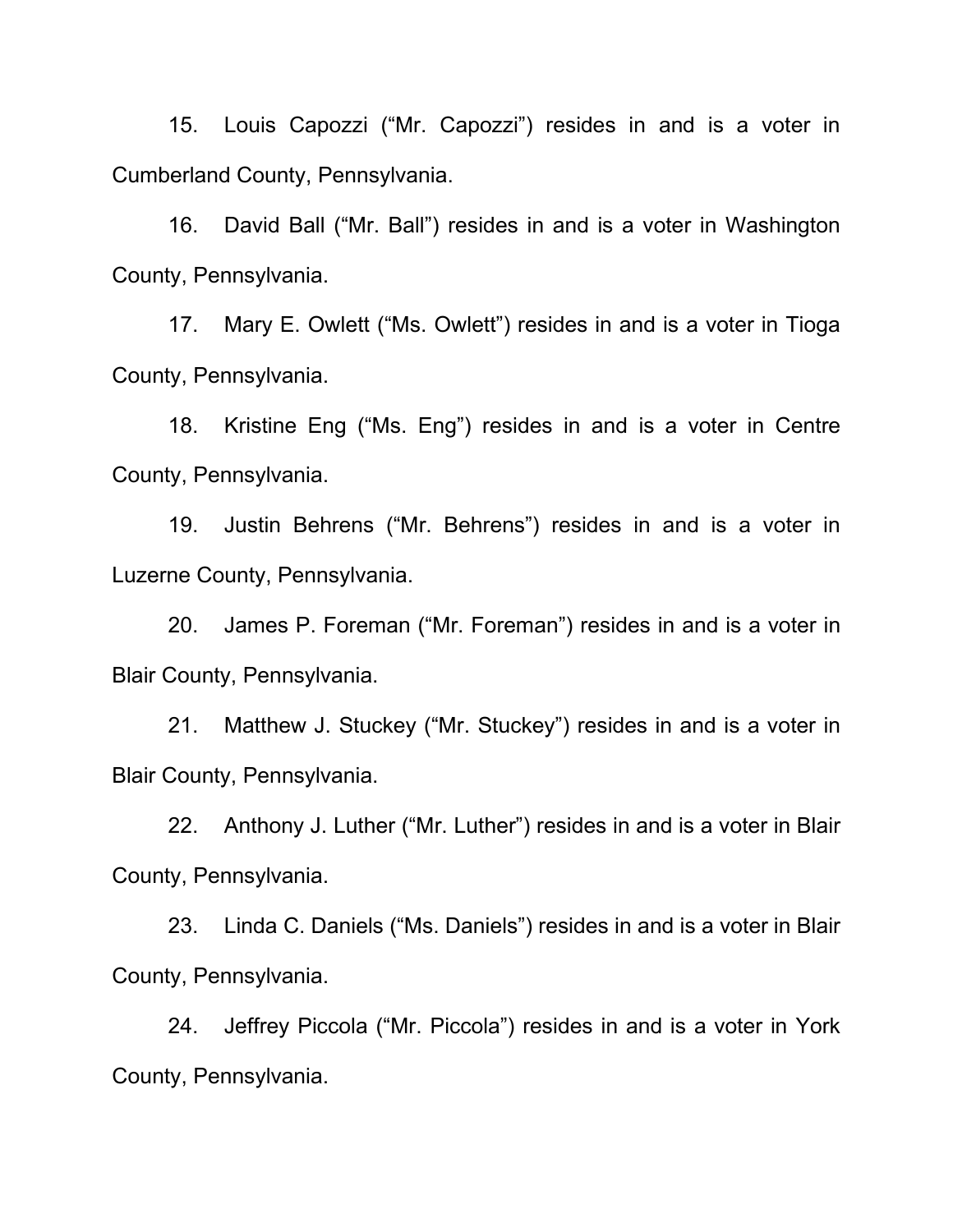25. James Vasilko ("Mr. Vasilko") resides in and is a voter in Cambria County, Pennsylvania.

26. Jay Hagerman ("Mr. Hagerman") resides in and is a voter in Allegheny County, Pennsylvania.

27. Evan P. Smith ("Mr. Smith") resides in and is a voter in Allegheny County, Pennsylvania.

28. Petitioners in this matter, Carol Ann Carter, Monica Parrilla, Rebecca Poyourow, William Tung, Roseanne Milazzo, Burt Siegel, Susan Cassanelli, Lee Cassanelli, Lynn Wachman, Michael Guttman, Maya Fonkeu, Brady Hill, Mary Ellen Balchunis, Tom DeWall, Stephanie McNulty, and Janet Temin (the "Carter Petitioners") previously filed a Petition for Review in April 2021 (the "*Carter I* Petition").

29. Exhibit P-6 is a true and correct copy of the Carter Petitioners' *Carter I* Petition.

30. Proposed Intervenors Louis Capozzi, James P. Forman, Justin Behrens, Kristine Eng, David Ball, and James Vasilko, a subset of the Proposed Citizen-Voter Intervenors, applied to intervene in the *Carter I* litigation in June 2021.